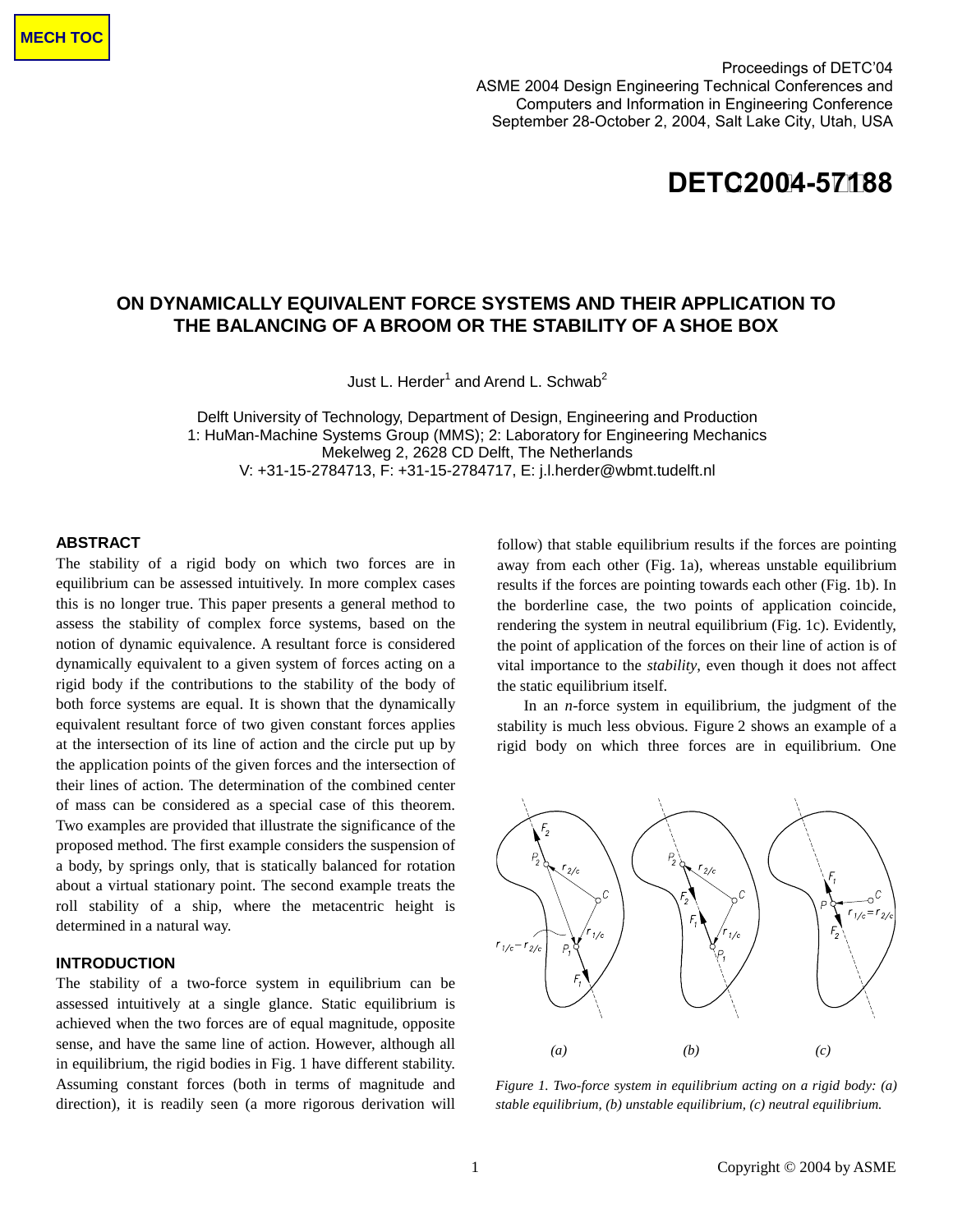

*Figure 2 A three-force system acting on a rigid body. Static equilibrium determines the magnitude and line of action of the third force, but the stability is not readily assessed.* 

strategy to assess the stability of such systems would be to compose forces two by two until a two-force system is obtained, the stability of which can then be assessed as above. Clearly, the conventional procedure of force composition is not sufficient, since it does not yield the point of application of the resultant force. Since the conventional procedure is aimed at equilibrium (not at stability), it yields in fact the *statically equivalent force system*: an equivalent force for which the point of application on the line of action is not relevant. Therefore, in order to find the equivalent stability, a procedure is required to compose forces in a *dynamically equivalent* way, *i.e.* in such a way that the stability contribution of the resultant force is equal to the stability contribution of the two original forces. This implies that in addition to the magnitude and line of action of the resultant force, also the point of application is to be found.

 This paper proposes a procedure for the determination of the dynamically equivalent resultant force system, for any given force system. The treatise will be limited to the planar case of rigid body motion. The study will not be limited to the judgment of stability of static equilibrium. It will be shown that the proposed procedure for the determination of dynamically equivalent forces is valid for the contribution of forces to any state of motion.

# **STATIC EQUIVALENCE**

This section will use the Newton-Euler equations of motion to investigate the contribution of forces to the nominal state of motion of a rigid body. In matrix form, the equations of motion for a rigid body under the influence of *n* external forces read:

on of a rigid body. In matrix form, the equations of motion  
rigid body under the influence of *n* external forces read:  

$$
\begin{bmatrix} \Sigma \boldsymbol{F}_i \\ \Sigma(\boldsymbol{A}\boldsymbol{r}_{i/c})^T \boldsymbol{F}_i \end{bmatrix} = \begin{bmatrix} m\boldsymbol{E}_2 & 0 \\ 0 & I_c \end{bmatrix} \begin{bmatrix} \boldsymbol{r}_c \\ \ddot{\varphi} \end{bmatrix}
$$
(1)

where *m* is the mass of the rigid body,  $E_2$  is the 2x2 identity matrix,  $I_c$  is the mass moment of inertia about the center of mass *C*,  $\ddot{r}_c$  is the acceleration of the center of mass,  $\ddot{\varphi}$  is the rotational acceleration of the rigid body,  $F_i$  are external forces acting on the body, while the summation runs from *i*=1 through  $n$ , where  $n$  is the number of forces. The vector notation is as follows. The vector  $r_i$  is the position vector of the point of application  $P_i$  of the force  $F_i$  relative to the inertial reference frame, whereas  $r_{i/c}$  denotes a position vector relative to point *C* of the rigid body, both expressed in the global coordinate system. The subscript  $<sup>T</sup>$  denotes transposition, and the matrix  $A$ ,</sup> which reads:

$$
A = \begin{bmatrix} 0 & -1 \\ 1 & 0 \end{bmatrix} \tag{2}
$$

is in fact the rotation matrix for  $\pi/2$  radians and is used to effect the planar form of the vector multiplication  $r_{i/c} \times F_i$ . It is noted that the summation convention is not used, but individual variables are considered.

Suppose that  $\Sigma F_i$  includes  $F_1$  and  $F_2$  among other forces, and that  $\Sigma (Ar_{i/c})^T F_i$  includes their moment contributions  $(Ar_{1/c})^T F_1$  and  $(Ar_{2/c})^T F_2$ , among other terms. Then a single force  $F_r$  has the same contribution to the nominal state of motion, as represented by Eq. 1, under the following conditions:

$$
\boldsymbol{F}_r = \boldsymbol{F}_1 + \boldsymbol{F}_2 \tag{3}
$$

$$
\left(Ar_{r/c}\right)^{T}F_{r}=\left(Ar_{1/c}\right)^{T}F_{1}+\left(Ar_{2/c}\right)^{T}F_{2}
$$
\n(4)

These equations form the basis for the well-known conditions for static force composition. The resulting transformed force systems, often called "equivalent force systems" (*e.g.* [1]), are in fact *statically* equivalent force systems. Moreover, the contribution of the force  $F_r$  thus found is equivalent to the contribution of the forces  $F_1$  and  $F_2$  together, not only to the state of static equilibrium but also to any nominal state of motion. Furthermore, it can be shown that the conditions 3 and 4 are valid with respect to any point of the rigid body (*i.e.* point *C* need not be the center of mass).

# **DYNAMIC EQUIVALENCE**

The vector equation Eq. 3 determines the magnitude and direction of the resultant force  $F_r$ , whereas the line of action of  $F_r$  is determined by the scalar equation Eq. 4. However, Eqs. 3 and 4 do *not* determine the point of application of the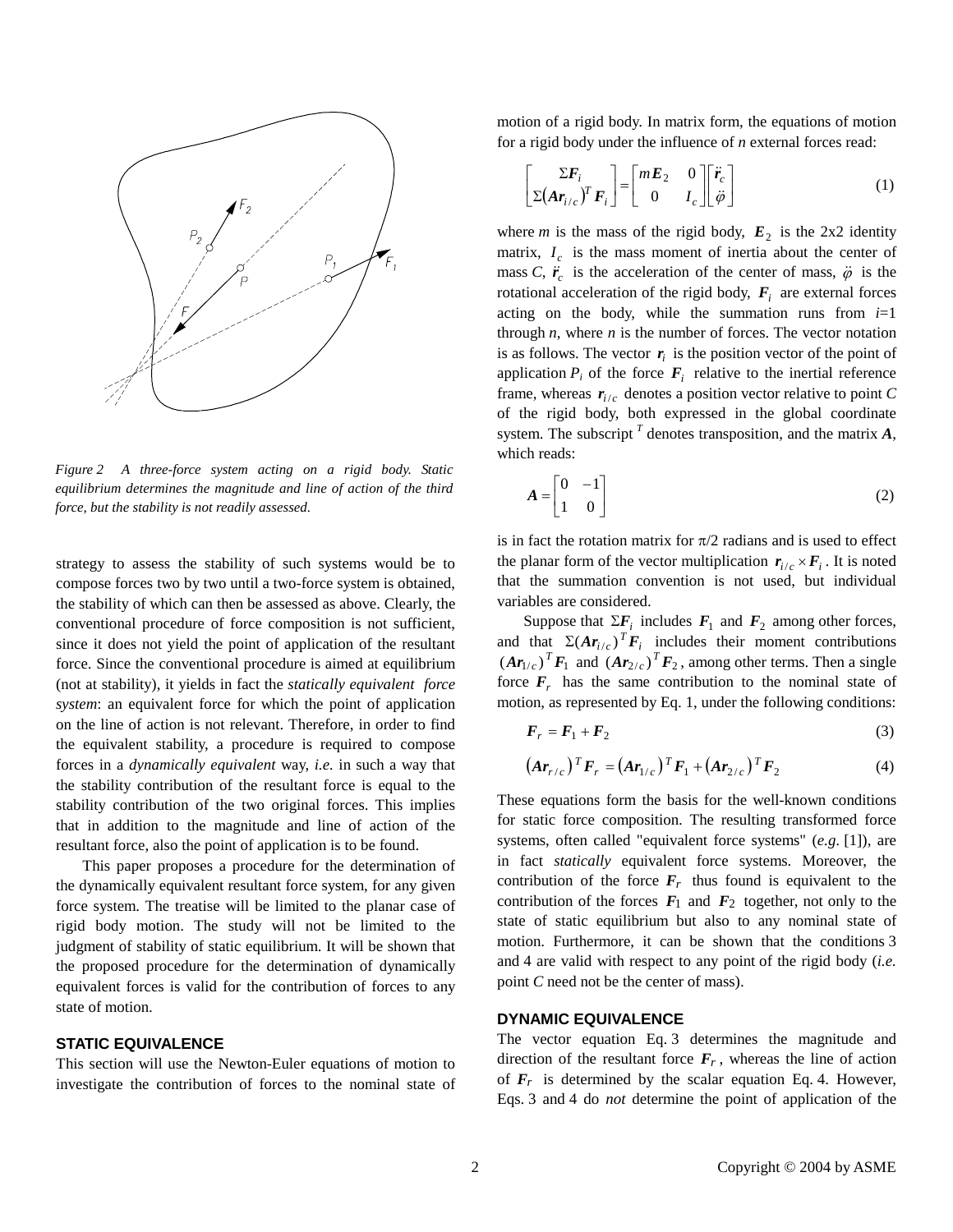force  $F_r$ . This is not important for the contribution to the nominal state, but for the *stability* of the nominal state, the point of application of a force is essential. Therefore, it is important that *static* equivalence is well distinguished from *dynamic* equivalence. In this paper, a resultant force will be considered dynamically equivalent to a system of forces acting on a rigid body if the contributions to the *stability* of the body of the resultant force and the original system of forces are equal.

 Stability essentially is a dynamic phenomenon. Therefore, small variations about the nominal state of the body will be considered to investigate the stability of the nominal state of a rigid body in the planar case. The equations of motion for any nominal state of motion were given in Eq. 1. Expansion of these (for first order variations), subtraction of the nominal state, and rearranging of terms, yields the equations for the variations about the nominal state: state of order ing of  $\vec{x} + \vec{K}\Delta$ 

$$
M\Delta \ddot{x} + K\Delta x = 0 \tag{5}
$$

where the mass matrix is

$$
\boldsymbol{M} = \begin{bmatrix} m\boldsymbol{E}_2 & 0 \\ 0 & I_c \end{bmatrix} \tag{6}
$$

and where the tangent stiffness matrix is

$$
\boldsymbol{K} = \begin{bmatrix} -(\Sigma \boldsymbol{F}_i)_{,r_c} & -(\Sigma \boldsymbol{F}_i)_{,\varphi} \\ -\Sigma \left( (\boldsymbol{A} \boldsymbol{r}_{i/c})^T \boldsymbol{F}_i \right)_{,r_c} & -\left( \Sigma (\boldsymbol{A} \boldsymbol{r}_{i/c})^T \boldsymbol{F} \right)_{,\varphi} \end{bmatrix} \tag{7}
$$

and where  $\mathbf{x} = [\mathbf{r}_c^T \quad \varphi]^T$ . A subscript with comma is used to denote partial derivatives, *e.g.*  $\mathbf{F}_{,\varphi} = \partial \mathbf{F} / \partial \varphi$ . The terms in the matrix  $K$  show that the forces and their moment contributions must be differentiated with respect to the position and orientation of the rigid body,  $r_c$  and  $\varphi$ , respectively, implying that the *character* of these forces affects the result. In the following sections, two kinds of forces will be addressed: constant forces and central linear forces.

## **Constant Forces**

For constant forces, *i.e.* forces due to a homogenous force field, hence with invariant magnitude and direction, most of the elements in the tangent stiffness matrix  $K$  vanish. The only remaining term is  $-(\Sigma (Ar_{i/c})^T F_i)_{,\varphi}$ , representing the change in moments due to a small rotation. To elaborate this term, a local coordinate system is fixed to the body at point *C* such that  $\mathbf{r}_i = \mathbf{r}_c + \mathbf{r}_{i/c} = \mathbf{r}_c + \mathbf{R}\mathbf{r}'_{i/c}$ , where

$$
\boldsymbol{R} = \begin{bmatrix} \cos \varphi & -\sin \varphi \\ \sin \varphi & \cos \varphi \end{bmatrix}
$$
 (8)

is the rotation matrix describing the transformation from the body fixed coordinates  $\boldsymbol{r}'$  into the space fixed coordinates  $\boldsymbol{r}$  as in

$$
r = R r' \tag{9}
$$

The rotation matrix is an orthogonal matrix (*e.g.* [2]), which means that

$$
RR^T = E_2 \tag{10}
$$

A direct result from this orthonormality is that the transposed of *R* equals the inverse, as in  $R^T = R^{-1}$ . Furthermore, if we differentiate the identities in Eq. 10 with respect to  $\varphi$  we find:

$$
\boldsymbol{R}_{,\varphi}\boldsymbol{R}^T + \boldsymbol{R}\boldsymbol{R}_{,\varphi}^T = 0 \quad \text{or} \quad \boldsymbol{R}_{,\varphi}\boldsymbol{R}^T + (\boldsymbol{R}_{,\varphi}\boldsymbol{R}^T)^T = 0 \tag{11}
$$

Indeed, the matrix  $\mathbf{R}_{\varphi} \mathbf{R}^T$  is a skew symmetric matrix. Moreover, the previously presented matrix *A* is in fact defined by:

$$
A = R_{,\varphi} R^T \tag{12}
$$

Returning to the term  $-(\Sigma (Ar_{i/c})^T \vec{F}_i)_{,\varphi}$  of the stiffness matrix, we can now elaborate this term as follows:

$$
- \left( \Sigma \left( \mathbf{A} \mathbf{r}_{i/c} \right)^{T} \mathbf{F}_{i} \right)_{,\varphi} = - \left( \Sigma \left( \mathbf{A} \mathbf{R} \mathbf{r}'_{i/c} \right)^{T} \mathbf{F}_{i} \right)_{,\varphi} =
$$
  

$$
- \Sigma \left( \mathbf{F}_{i}^{T} \left( \mathbf{A} \mathbf{R}_{,\varphi} \mathbf{r}'_{i/c} \right) \right) = - \Sigma \left( \mathbf{F}_{i}^{T} \left( \mathbf{A} \mathbf{R}_{,\varphi} \mathbf{R}^{T} \mathbf{r}_{i/c} \right) \right) =
$$

$$
- \Sigma \left( \mathbf{F}_{i}^{T} \left( \mathbf{A} \mathbf{A} \mathbf{r}_{i/c} \right) \right) = \Sigma \mathbf{F}_{i}^{T} \mathbf{r}_{i/c}
$$
(13)

where the equality  $AA = -E_2$  is used. Consequently, the stiffness matrix of a set of constant forces  $F_i$  acting on a rigid body reduces to:

$$
\boldsymbol{K} = \begin{bmatrix} 0 & 0 \\ 0 & \Sigma \boldsymbol{F}_i^T \boldsymbol{r}_{i/c} \end{bmatrix}
$$
 (14)

This expression shows that the contribution to the stability of a constant force is characterized by the scalar product of the force vector and the position vector of its point of application.

 The stability of the two-constant-force systems in Fig. 1 can now be investigated more rigorously. Evaluation of the stiffness maxtrix yields for the  $\Sigma F_i^T r_{i/c}$  term:

$$
\Sigma F_i^T r_{i/c} = F_1^T r_{1/c} + F_2^T r_{2/c} = F_1^T (r_{1/c} - r_{2/c}) = \pm Fd \qquad (15)
$$

where  $F = |F_1|$  and  $d = |(r_{1/c} - r_{2/c})|$ , *i.e.* the distance between  $\Sigma F_i^T r_{i/c} = F_1^T r_{1/c} + F_2^T r_{2/c} = F_1^T (r_{1/c} - r_{2/c}) = \pm Fd$  (15)<br>where  $F = |F_1|$  and  $d = |(r_{1/c} - r_{2/c})|$ , *i.e.* the distance between<br>points  $P_1$  and  $P_2$ . Thus, we find values of  $Fd$ ,  $-Hd$  and zero for the systems in Figs. 1a, 1b, and 1c, respectively. Since these terms are in fact the powers of the exponential solution to the linear differential equation Eq. 5, it can be concluded that the system in Figs. 1a, 1b, and 1c are stable, unstable, and neutrally stable, respectively, for small rotational disturbances. Note that all of these systems are neutrally stable for small displacements.

More interestingly, the tangent stiffness matrix  $K$  of Eq. 14 can be used to find the force  $F_r$  that is dynamically equivalent to two constant forces  $F_1$  and  $F_2$ , by demanding that their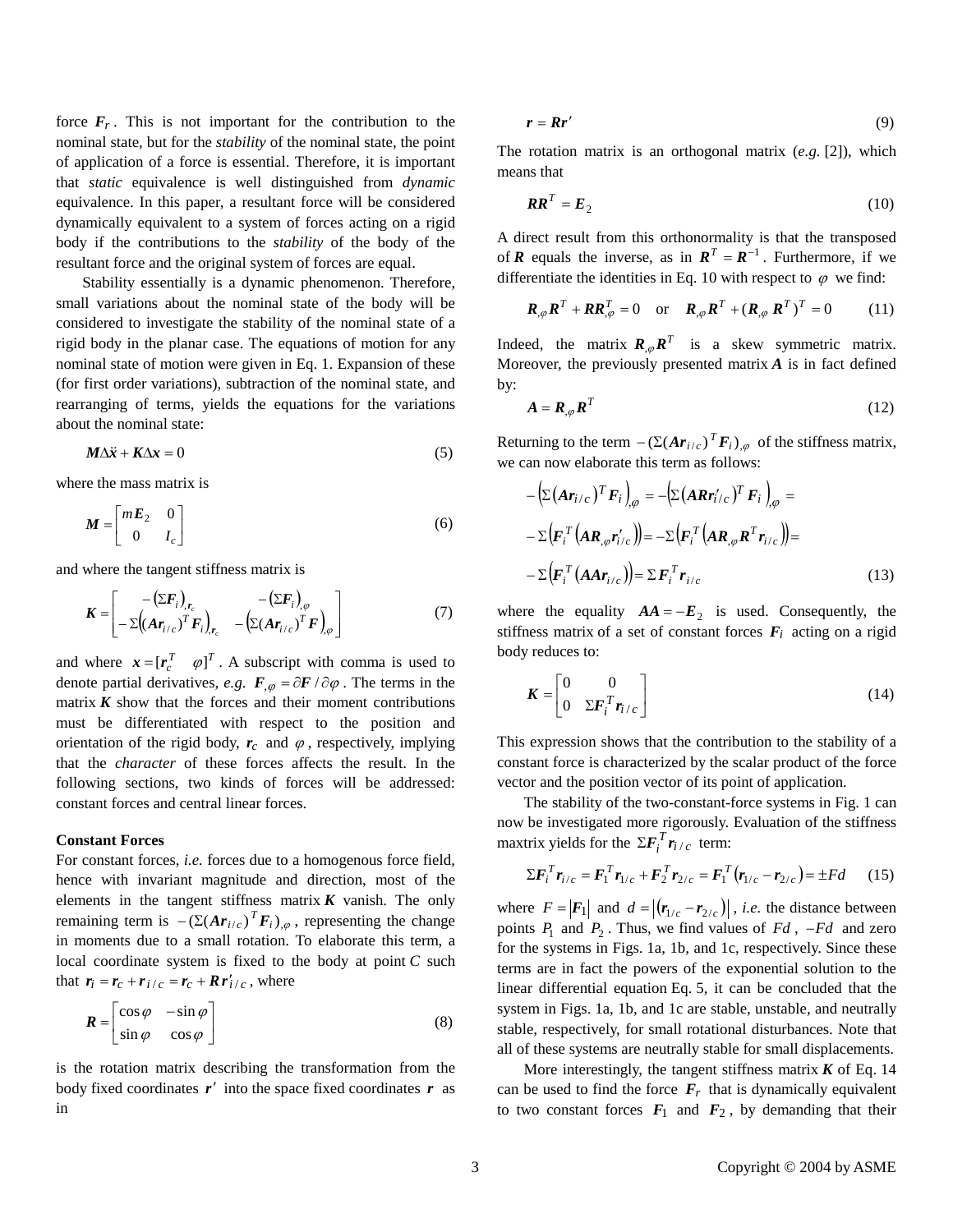contributions to the tangent stiffness matrix  $K$  must be equal. This notion leads to the following equation:

$$
F_r^T r_{r/c} = F_1^T r_{1/c} + F_2^T r_{2/c}
$$
 (16)

 Thus an equation of scalar products is found, which, together with the equation of force vectors (Eqs. 3) and the equation of vector products (Eq. 4), uniquely defines the application point of the resultant force  $F_r$  yielding the same stability contribution, when constant forces are assumed. The application point found in this manner will be called the *dynamically equivalent application point* (*DEP*) of the resultant force. Equation 16 will be called the *stability equation* for the case of constant forces. As is true for the force and moment equations (Eqs. 3 and 4, respectively), it can be shown that the stability equation is valid for any point *C* on the rigid body.

## *DEP of two constant parallel forces*

To investigate the implications of the stability equation, the special case of two *parallel* constant forces is investigated first. Consider for example two gravity forces  $F_1 = \begin{bmatrix} 0 & -m_1 g \end{bmatrix}^T$  and  $F_2 = \begin{bmatrix} 0 & -m_2 g \end{bmatrix}^T$  acting on a rigid body, as in Fig. 3a. Substitution of these expressions into Eqs. 3, 4, and 16, yields after elaboration:

$$
r_{rx/c} = \frac{m_1}{m_1 + m_2} r_{1x/c} + \frac{m_2}{m_1 + m_2} r_{2x/c}
$$
 (17)

$$
r_{ry/c} = \frac{m_1}{m_1 + m_2} r_{1y/c} + \frac{m_2}{m_1 + m_2} r_{2y/c}
$$
 (18)

Thus, the application point  $P_r = (r_{rx/c}, r_{ry/c})$  of the dynamically equivalent force is found to be located on the line connecting  $P_1$  and  $P_2$ , in such a way that  $P_1P_r/P_rP_2 = m_2/m_1$ as shown in Fig. 3b. This result corresponds to the well-known procedure of finding the combined center of mass of two particles, and demonstrates that the above derivation indeed yields equivalent dynamics. In fact, this result can be identified as a particular case of the proposed procedure.

## *DEP of two constant forces*

The more general case of two constant forces of arbitrary direction (Fig. 4a) is considered next. The line of action of the statically equivalent force is known, and Eq. 16 is used to find its point of application. Graphical inspection of this equation reveals a remarkable phenomenon. The *DEP* is located on the circle defined by the application points of the original forces and the intersection of their lines of action, as is shown in Fig. 4b. Assuming that this is true, it will be shown that Eq. 16 results. First, it is realized that if  $F_r = F_1 + F_2$ , then the projection of  $\mathbf{F}_r$  on any straight line is equal to the summation



*Figure 3. Two parallel constant forces acting on a rigid body: (a) given situation, (b) dynamic equivalent force. This example demonstrates the analogy with the determination of the combined center of mass of two particles.* 

of the projections of the forces  $F_1$  and  $F_2$  on the same line. If the diameter of the circle through point  $T$  is selected, the following expression results for the projections of the forces on this line (Fig. 4c):

$$
F_r D \cos \alpha_r = F_1 D \cos \alpha_1 + F_2 D \cos \alpha_2 \tag{19}
$$

where  $F_i = |F_i|$ , and where each term is multiplied by the diameter *D*. When *T* is selected as point *C*, the terms  $D\cos\alpha_i$ are equal to  $r_{i/T} = |r_{i/T}|$ . Furthermore, as the vectors  $r_{i/T}$ and  $\mathbf{F}_i$  are collinear, the terms  $F_iD\cos\alpha_i$  evolve into  $\mathbf{F}_i^T\mathbf{r}_{i/T}$ . Since  $F_r = F_1 + F_2$ , the treatise is valid with respect to any point of the rigid body. Consequently, Eq. 19 is equivalent to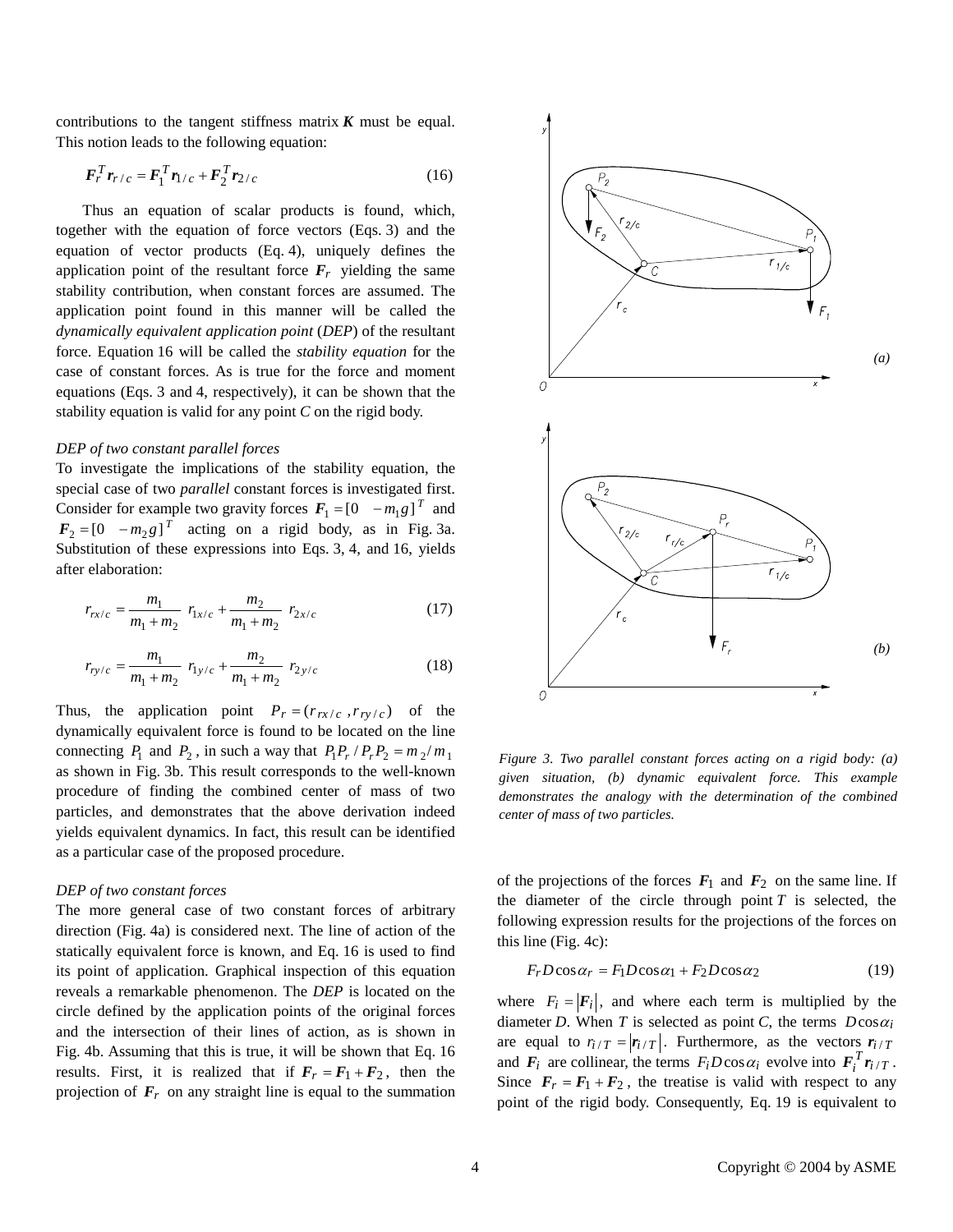Eq. 16, which concludes the proof. Thus, the circle construction is a convenient way of finding the *DEP* of two given constant forces.

#### *Stability of a three-force system in equilibrium*

In the special case of a three-force system in equilibrium, the assessment of the stability now becomes straightforward and convenient by using the circle construction of Fig. 4. Figure 5 shows three cases of a rigid body which is in equilibrium under influence of the forces  $F_1$ ,  $F_2$  and  $F_r$ . The body in Fig. 5a is in stable equilibrium, since replacing forces  $F_1$  and  $F_2$  by their dynamically equivalent resultant  $F_r$  (not shown) yields a system similar to Fig. 1a. Similarly, the system in Fig. 5b is in unstable equilibrium, whereas the system in Fig. 5c is in neutral equilibrium. Note that it can now be concluded that the body in Fig. 2 is in stable equilibrium, simply by constructing the circle.

## **Central linear forces**

This section deals with forces generated by a central linear force field. One special type of central linear forces consists of forces generated by zero-free-length springs [3], which are of great benefit in the design of mechanisms in neutral equilibrium [4]. Due to the character of these forces, the tangent stiffness matrix  $K$  will contain more non-zero entries than in the case of constant forces. This section will derive the conditions for the dynamically equivalent force of two central linear forces, or, in particular, two zero-free-length springs.

 The central linear force generated by a zero-free-length spring can be expressed as:

$$
\boldsymbol{F}_i = k_i (\boldsymbol{a}_i - \boldsymbol{r}_i) = k_i (\boldsymbol{a}_i - \boldsymbol{r}_c - \boldsymbol{R} \boldsymbol{r}'_{i/c})
$$
(20)

where  $k_i$  is the spring stiffness;  $a_i$  is the position vector of the fixed end of the spring (the origin of the central linear force field), and  $r_i$  is the position vector of the moving end of the spring. The moment contribution of such a force with respect to an arbitrary point *C* of the body is:

$$
(\boldsymbol{A}\boldsymbol{r}_{i/c})^T \boldsymbol{F}_i = \boldsymbol{F}_i^T \boldsymbol{R}_{,\varphi} \boldsymbol{r}'_{i/c} = k_i (\boldsymbol{a}_i - \boldsymbol{r}_c - \boldsymbol{R}\boldsymbol{r}'_{i/c})^T \boldsymbol{R}_{,\varphi} \boldsymbol{r}'_{i/c}
$$
\n(21)

From Eqs. 20 and 21, the contributions due to this force to the elements of the stiffness matrix  $K$  (Eq. 5) can be derived:

$$
-(\boldsymbol{F}_i)_{,r_c} = k_i \boldsymbol{E}_2 \tag{22}
$$

$$
-(\boldsymbol{F}_i)_{,\varphi} = k_i \boldsymbol{R}_{,\varphi} \boldsymbol{r}'_{i/c} = k_i A \boldsymbol{R} \boldsymbol{r}'_{i/c} = k_i A \boldsymbol{r}_{i/c}
$$
 (23)

$$
-\left(\left(\mathbf{A}\mathbf{r}_{i/c}\right)^{T}\mathbf{F}_{i}\right)_{\mathbf{r}_{c}}^{T} = k_{i}\left(\mathbf{R}_{,\varphi}\mathbf{r}_{i/c}'\right)^{T} = k_{i}\left(\mathbf{A}\mathbf{r}_{i/c}\right)^{T} = k_{i}\left(\mathbf{A}\mathbf{r}_{i/c}\right)^{T}
$$
\n(24)



*Figure 4 Two constant forces of arbitrary direction acting on a rigid body: (a) given situation and statically equivalent force that may apply anywhere on its line of action, (b) dynamically equivalent point of application, as determined by the proposed circle construction, (c) proof of the circle construction.*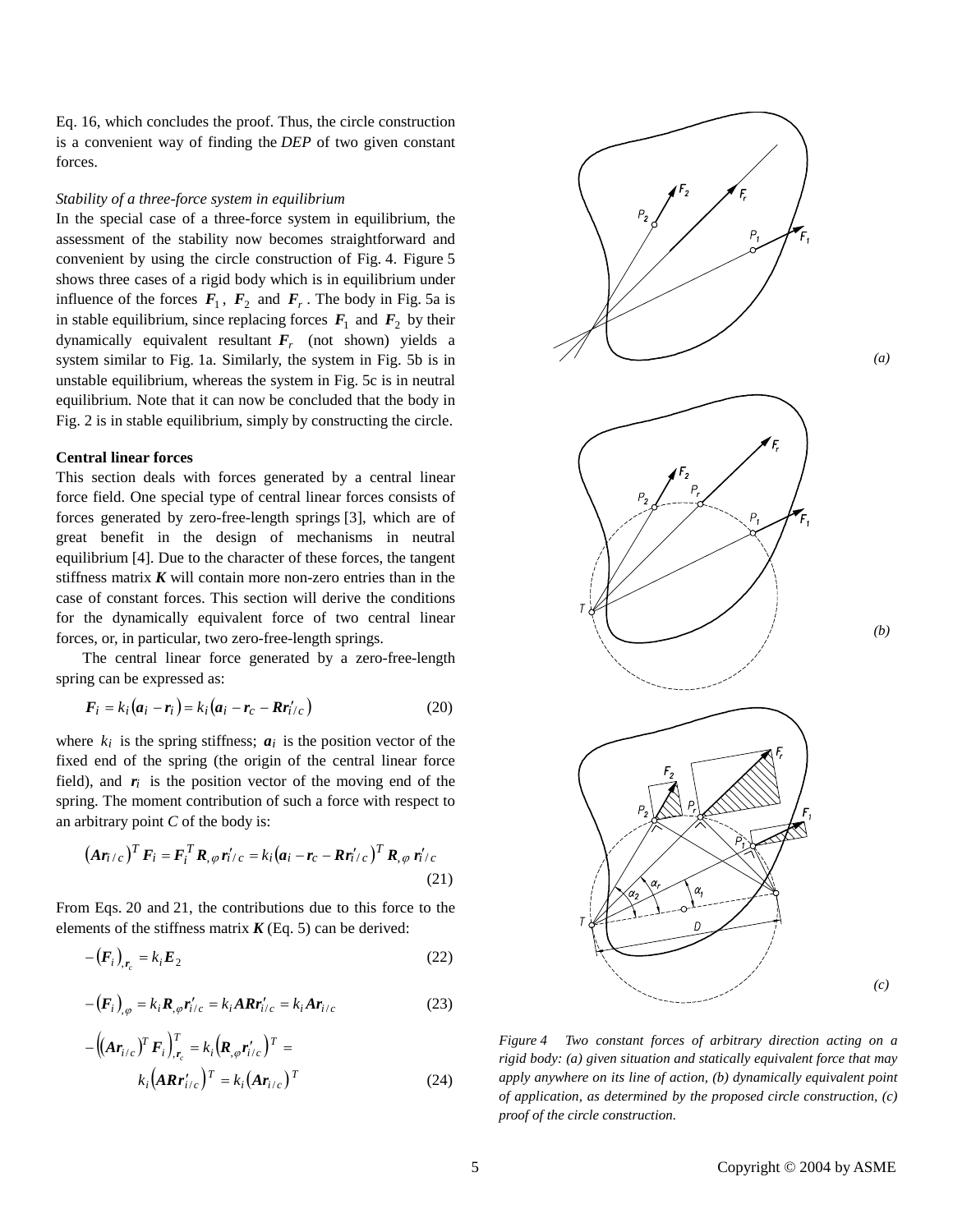

*Figure 5. Systems of three constant forces in equilibrium acting on a rigid body: (a) stable equilibrium, (b) unstable equilibrium, (c) neutral equilibrium.* 

$$
-\left(\left(\mathbf{A}\mathbf{r}_{i/c}\right)^{T}\mathbf{F}_{i}\right)_{,\varphi}^{T} = k_{i}\left(\mathbf{R}_{,\varphi}\mathbf{r}_{i/c}^{'}\right)^{T}\mathbf{R}_{,\varphi}\mathbf{r}_{i/c}^{'} - \mathbf{F}_{i}^{T}\mathbf{R}_{,\varphi\varphi}\mathbf{r}_{i/c}^{'} =
$$

$$
k_{i}\mathbf{r}_{i/c}^{T}\mathbf{r}_{i/c} + \mathbf{F}_{i}^{T}\mathbf{r}_{i/c} = k_{i}\mathbf{a}_{i/c}^{T}\mathbf{r}_{i/c}
$$
(25)

where the equalities  $\mathbf{R}_{,\varphi} = A\mathbf{R}$ ,  $\mathbf{R}_{,\varphi}^T \mathbf{R}_{,\varphi} = \mathbf{E}_2$ ,  $|\mathbf{r}'_i/c| = |\mathbf{r}_i/c|$ , where the equanties  $\mathbf{R}, \varphi = A\mathbf{R}$ ,  $\mathbf{R}, \varphi \mathbf{R}, \varphi = E_2$ ,  $\mathbf{F}/c$  -  $\mathbf{F}/c$ ,  $\mathbf{F}/c$ , and  $\mathbf{R}, \varphi \varphi = -\mathbf{R}$ , are used. Thus, the tangent stiffness matrix *K* for central linear forces evolves into:

$$
\boldsymbol{K} = \begin{bmatrix} k_i \boldsymbol{E}_2 & k_i \boldsymbol{A} \boldsymbol{r}_{i/c} \\ k_i (\boldsymbol{A} \boldsymbol{r}_{i/c})^T & k_i \boldsymbol{a}_{i/c}^T \boldsymbol{r}_{i/c} \end{bmatrix}
$$
(26)

As compared to the constant-force stiffness matrix (Eq. 14), the following differences are apparent. Additional terms  $k_i A r_{i/c}$ and  $k_i(\mathbf{Ar}_{i/c})^T$  are present as the off-diagonal elements. Consequently, the system is no longer indifferent with respect to arbitrary displacements. Pure translation is associated with a stiffness  $k_i$  due to the term  $k_i \mathbf{E}_2$ . Furthermore, it is remarkable that the lower right term is not replaced by a completely different term but is expanded with the term  $k_i \mathbf{r}_{i/c}^T \mathbf{r}_{i/c}$ (compare Eq. 13 with Eq. 25), resulting in  $k_i \mathbf{r}_{i/c}^T \mathbf{r}_{i/c} + \mathbf{F}_i^T \mathbf{r}_{i/c} = k_i \mathbf{a}_{i/c}^T \mathbf{r}_{i/c}$ .

 If now two central linear forces are to be replaced by a single equivalent one, the contribution to the stiffness matrix  $\boldsymbol{K}$ due to the equivalent central linear force must be equal to the contribution due to the two original ones. Considering Eqs. 22 through 25 respectively, this leads to the following conditions for equal stability (stability equations):

$$
k_r = k_1 + k_2 \tag{27}
$$

$$
k_r A r_{r/c} = k_1 A r_{1/c} + k_2 A r_{2/c}
$$
 (28)

$$
k_r \boldsymbol{r}_{r/c}^T \boldsymbol{r}_{r/c} + \boldsymbol{F}_r^T \boldsymbol{r}_{r/c} =
$$

$$
k_1 r_{1/c}^T r_{1/c} + F_1^T r_{1/c} + k_2 r_{2/c}^T r_{2/c} + F_2^T r_{2/c}
$$
 (29)

Thus, when replacing two central linear forces by one, a total of seven equations are found: the vector equations Eq. 3 and Eq. 28, and the scalar equations Eq. 4, Eq. 27, and Eq. 29, which are to be solved for five unknowns (one scalar,  $k_r$ , and two vectors,  $r_r$  and  $a_r$ ). Consequently, no solutions are found in general. This leads to the conclusion that two central linear forces cannot generally be substituted by a single one in a dynamically equivalent manner. However, by imposing constraints on the system, solutions for at least two special cases are possible. The following section will give the first special case, the second one will be treated in the Examples section.

# *Special Case 1: Common Attachment*

A first special case is possible when the zero-free-length springs are attached to the rigid body at the same point (Fig. 6). Then  $r_{1/c} = r_{2/c}$  which, substituted in Eqs. 3 and 4, leads to  $r_{r/c} = r_{1/c} = r_{2/c}$ . Together with Eq. 27, this immediately satisfies Eq. 28, while Eq. 29 now becomes:

$$
(k_1 + k_2) \mathbf{r}_{r/c}^T \mathbf{r}_{r/c} + \mathbf{F}_r^T \mathbf{r}_{r/c} =
$$
  

$$
k_1 \mathbf{r}_{r/c}^T \mathbf{r}_{r/c} + \mathbf{F}_1^T \mathbf{r}_{r/c} + k_2 \mathbf{r}_{r/c}^T \mathbf{r}_{r/c} + \mathbf{F}_2^T \mathbf{r}_{r/c}
$$
 (30)

The  $r_{r/c}$ <sup>T</sup> $r_{r/c}$  terms cancel out, which gives after rearranging:

$$
((k_1 + k_2)\mathbf{a}_r^T - k_1\mathbf{a}_1^T - k_2\mathbf{a}_2^T)\mathbf{r}_{r/c} = 0
$$
\n(31)

This should be valid for any  $r_{r/c}$ , and therefore, introducing the unit vector  $e_a$  and using the relations  $a_1 - a_2 = ae_a$  and  $a_1 + a_2 = a$  (see Fig. 6), Eq. 25 evolves into: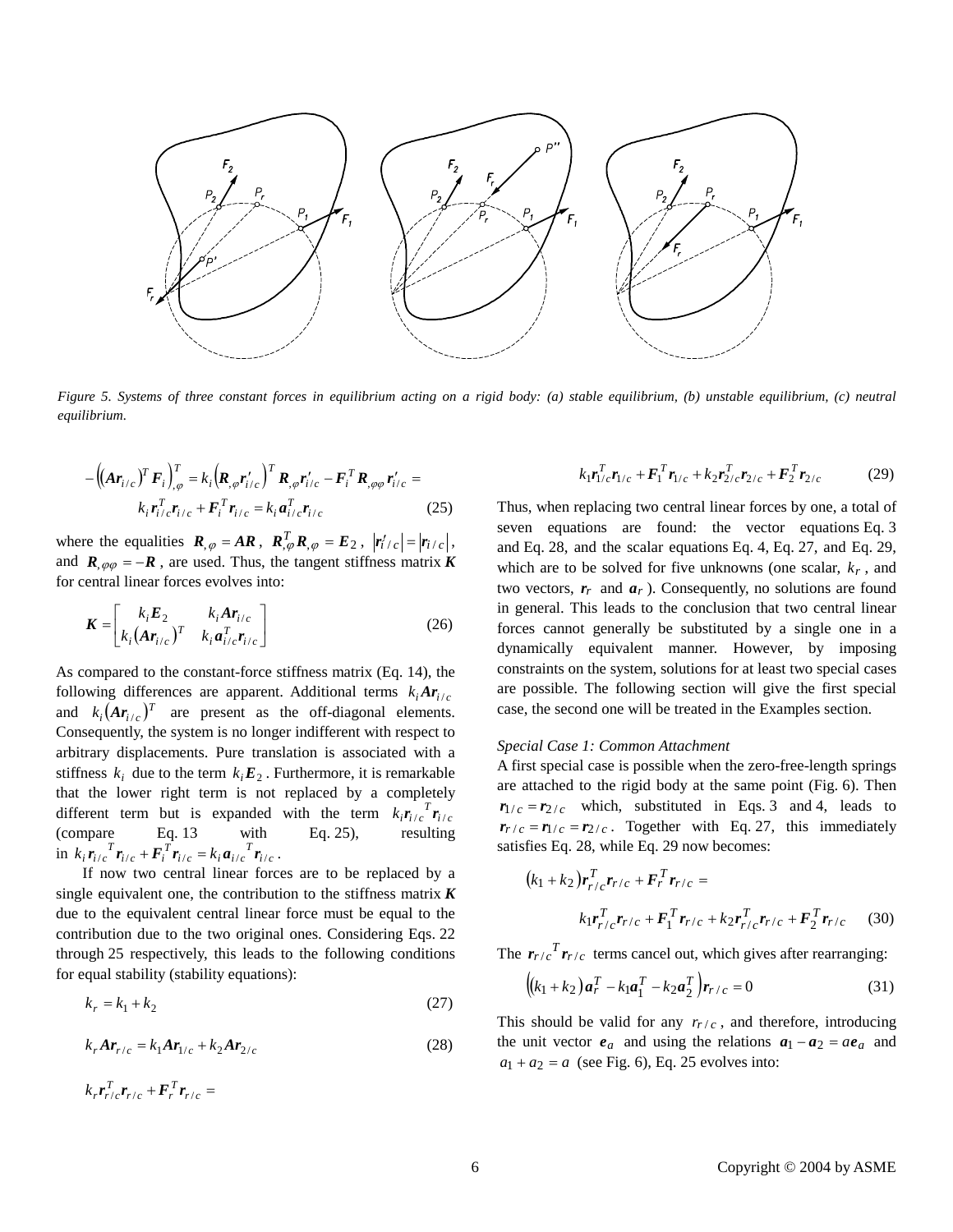$$
a_r = \frac{k_1}{k_1 + k_2} a_1 + \frac{k_2}{k_1 + k_2} a_2 \tag{32}
$$

From this result it is seen that  $a_r$  traces the line  $A_1A_2$  as the stiffnesses  $k_1$  and  $k_2$  vary. It is also seen that  $a_2 = ak_1/(k_1 + k_2)$ and  $a_1 = ak_2/(k_1 + k_2)$ . Thus, the relation  $k_1a_1 = k_2a_2$  defines the location of point  $A_r$  on the line  $A_1A_2$ .

So, two zero-free-length springs,  $k_1$  and  $k_2$ , each attached with one end to a first rigid body and with the other end to a second rigid body, can be composed into a single zero-freelength spring  $k_r$  in a dynamically equivalent way for any relative movement of the rigid bodies, under the following conditions: Firstly,  $k_r$  must equal  $k_1 + k_2$  (due to Eq. 27), secondly, the free ends of the springs must be attached to the same point of application  $P_r$ , so  $r_{r/c} = r_{1/c} = r_{2/c}$  (assumed earlier); and thirdly, the fixed end  $A_r$  of the dynamically equivalent zero-freelength spring must be located on the line connecting  $A_1$  and  $A_2$ , so that  $k_1 a_1 = k_2 a_2$  (resulting from Eq. 32). Inversely, these equations can be used to resolve a single spring into two springs, where it is noted that this does not give a unique solution.

#### **Potential Forces**

The treatise above can be generalized when the applied forces can be derived from a potential function, *i.e.* when they are conservative. This is especially useful when the stability is to be assessed in cases where the original forces and their points of attachment are not easy to identify. Examples are distributed loads, such as hydrostatic pressure.

In the case of a rigid body, only the potential of the external forces is to be concerned, so the equations of motion can be written as follows: the case of a rigid book s to be concerned, as<br>s follows:<br> $r_c$ <br> $r_c$  =  $\begin{bmatrix} mE_2 & 0 \\ 0 & I_c \end{bmatrix} \begin{bmatrix} \vec{r}_c \\ \vec{\varphi} \end{bmatrix}$ 

$$
\begin{bmatrix} V_{,r_c} \\ V_{,\varphi} \end{bmatrix} = \begin{bmatrix} mE_2 & 0 \\ 0 & I_c \end{bmatrix} \begin{bmatrix} \ddot{r}_c \\ \ddot{\varphi} \end{bmatrix}
$$
 (33)

where  $V = V(r_c, \varphi)$  is the potential energy of the body. The variations about the nominal state of motion can be found by extending Eq. 33 and subtracting the nominal state, which results in:

$$
\begin{bmatrix} mE_2 & 0 \ 0 & I_c \end{bmatrix} \begin{bmatrix} \Delta \ddot{r}_c \\ \Delta \ddot{\varphi} \end{bmatrix} + \begin{bmatrix} -V_{,r_c r_c} & -V_{,r_c \varphi} \\ -V_{, \varphi r_c} & -V_{, \varphi \varphi} \end{bmatrix} \begin{bmatrix} \Delta r_c \\ \Delta \varphi \end{bmatrix} = 0 \tag{34}
$$

This result is completely equivalent with Eq. 5. Depending on the situation, either of these may be more convenient.

# **EXAMPLES**

This section will provide two examples. The first example is in fact the second special solution to finding a dynamic equivalent of two central linear forces. The second one demonstrates the



*Figure 6. Two central linear forces, acting at the same point of a rigid body, can be composed into a single dynamically equivalent one.* 

convenient use of the potential using the example of the stability of a floating vessel.

## **The Balanced Broom**

In addition to the common attachment, a second special case of a dynamical equivalent of two central linear forces is found when the motion is restricted to rotation (about a fixed point) only, and the two central linear forces are not replaced by a resultant central linear force but by a constant force. Under these distinct conditions, a solution can be found as follows. Due to the restriction to rotation, Eqs. 28 do not apply; and due to the replacement of two central linear forces with a constant force, dynamic equivalence is characterized by:

$$
\boldsymbol{F}_r^T \boldsymbol{r}_{r/c} = k_1 \boldsymbol{r}_{1/c}^T \boldsymbol{r}_{1/c} + \boldsymbol{F}_1^T \boldsymbol{r}_{1/c} + k_2 \boldsymbol{r}_{2/c}^T \boldsymbol{r}_{2/c} + \boldsymbol{F}_2^T \boldsymbol{r}_{2/c}
$$
(35)

where the left side corresponds to the expression for constant forces. Now, together with the Eqs. 3 and 4, a total of four equations (one vector equation and two scalar equations) are found to solve for four unknowns (two vectors,  $\mathbf{F}_r$  and  $\mathbf{r}_{r/c}$ ).

 The physical interpretation of this solution is still an open question, however an example confirming this phenomenon is present in the Balanced Broom (*a.k.a.* Floating Suspension [5]). This is a statically balanced mechanism consisting of one link with a mass at its end, suspended by two zero-free-length springs in such a way that a stationary pivot is obtained (Fig. 7). Static balance can be proved by using the potential. The total potential is the summation of the potentials of the springs and of

the mass (with respect to *O*, see Fig. 7):  
\n
$$
V = \frac{1}{2} k_1 (a_1 - r_c - r_{1/c})^T (a_1 - r_c - r_{1/c}) +
$$
\n
$$
\frac{1}{2} k_2 (a_2 - r_c - r_{2/c})^T (a_2 - r_c - r_{2/c}) -
$$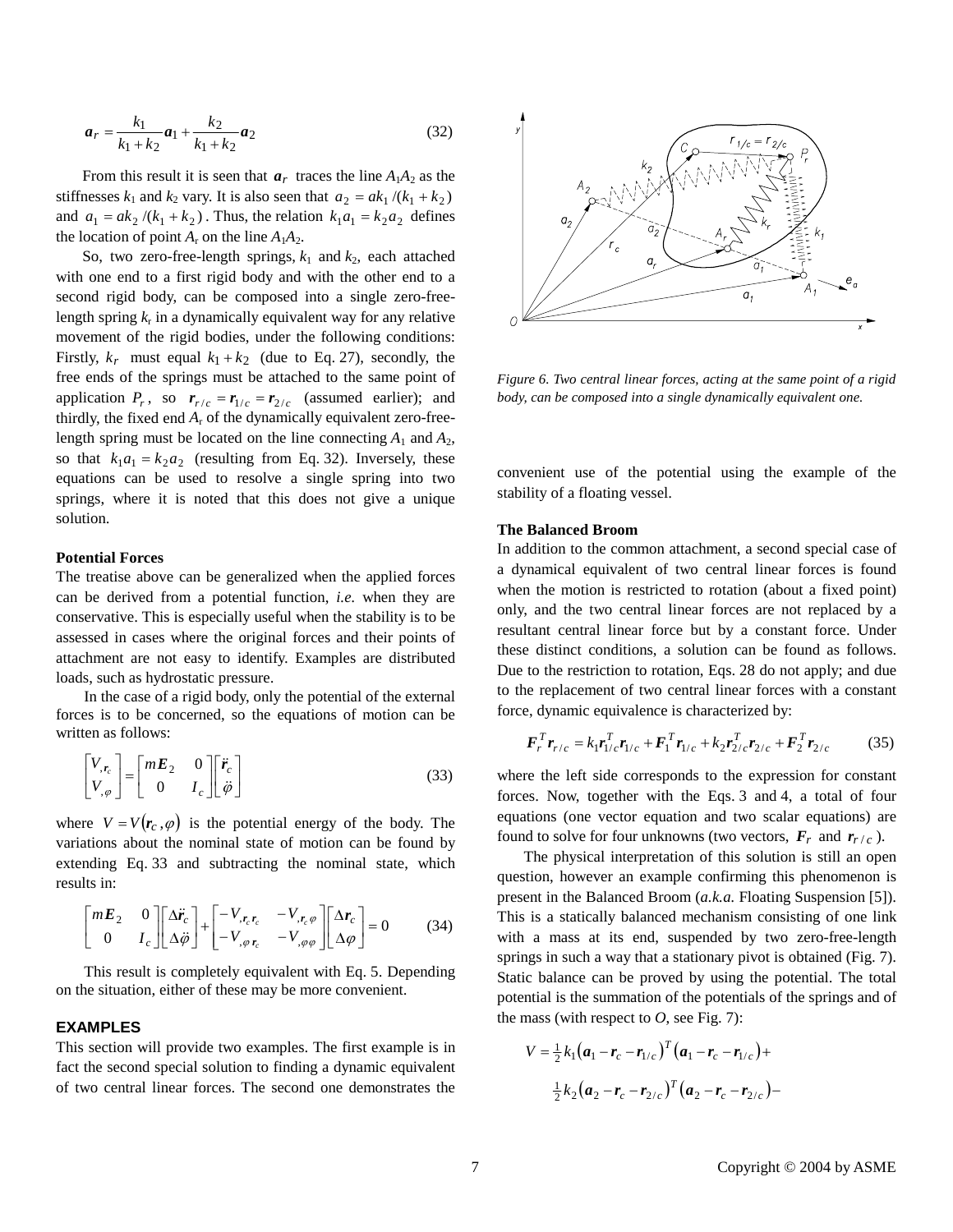$$
mg\big(\mathbf{r}_c + \mathbf{r}_{m/c}\big)^T \mathbf{e}_z \tag{36}
$$

where  $r_{i/c}$  runs from point *C* to the points where the moving spring ends attach to the link. The equilibrium position can be found from the equilibrium of forces:

$$
V_{,r_c} = -k_1(a_{1/c} - r_{1/c}) - k_2(a_{2/c} - r_{2/c}) + mg \, e_z = 0 \quad (37)
$$
  

$$
\Rightarrow -k_1((1-p)a e_z - n e_r) - k_2(-pa e_z + r_2 e_r) + mg \, e_z = 0 \quad (38)
$$

where the vector  $(a_i - r_c) = a_{i/c}$  is the vector from point *C* to the fixed spring attachment point  $A_i$ , and where  $r_1$  and  $r_2$  are defined according to  $r_{1/c} = r_1 e_r$  and  $r_{2/c} = -r_2 e_r$ , respectively. This results in the following two conditions that are valid for any  $e_r$  or, equivalently, for any  $\varphi$ :

$$
k_1r_1 = k_2r_2\tag{39}
$$

$$
-k_1(1-p)a + k_2pa + mg = 0
$$
\n(40)

In case of equal springs  $k_1 = k_2 = k$ , it is found from Eq. 39 that  $r_1 = r_2 = r$ , and from Eq. 40 that  $p = \frac{1}{2} - mg/2ka$  or  $z = a/2 - pa = mg/2k$ . This expression is independent of the orientation of the link, which implies that the link has a stationary center of rotation, even though no physical joint is present. Thus, the link is restricted to rotation about a virtual pivot at *C*.

 Next, the rotation is investigated by differentiating the potential with respect to  $\varphi$ .

$$
V_{,\varphi} = k_1 (\mathbf{R}_{,\varphi} \mathbf{r}'_{1/c})^T (\mathbf{a}_1 - \mathbf{r}_c - \mathbf{R} \mathbf{r}'_{1/c}) +
$$
  
\n
$$
k_2 (\mathbf{R}_{,\varphi} \mathbf{r}'_{2/c})^T (\mathbf{a}_2 - \mathbf{r}_c - \mathbf{R} \mathbf{r}'_{2/c}) - mg (\mathbf{R}_{,\varphi} \mathbf{r}'_{m/c})^T \mathbf{e}_z
$$
\n(41)

This equation can be simplified because  $(R_{,\varphi}r'_{i/c})^T R r'_{i/c} = r'_{i/c}^T R_{,\varphi}^T R r'_{i/c} = -r'_{i/c}^T A r'_{i/c} = 0$ . In addition, making use  $\mathbf{r}_{i/c} \cdot \mathbf{A}_{,\varphi} \cdot \mathbf{A} \mathbf{r}_{i/c} = -\mathbf{r}_{i/c} \cdot \mathbf{A} \mathbf{r}_{i/c} = 0$ . In addition, making use<br>of Fig. 7, it is observed that  $a_1 - r_c = (1 - p)a e_z$  and  $a_2 - r_c = -pa e_z$ . Furthermore, if  $e_{\varphi}$  is used as unit vector perpendicular to  $e_r$ , then  $R_{\phi}r'_{1/c} = r_{1/c}e_{\phi}$  and  $R_{,\varphi} r_{2/c}^{2} = -r_{2/c} e_{\varphi}$ . Thus, Eq. 41 reduces to:

$$
V_{,\varphi} = (k_1 r_{1/c} (1 - p)a + k_2 r_{2/c} pa - mgr_m) e_{\varphi}^T e_z
$$
 (42)

where  $r_m = |\mathbf{r}_{m/c}|$ . Using Eq. 39,  $k_1 r_{1/c} = k_2 r_{2/c} = kr$ , it is seen that this expression equals zero for any orientation if:

$$
kra - mgr_m = 0 \qquad \text{or} \qquad r_m / r = ka / mg \tag{43}
$$

It is thus shown that the broom is statically balanced for rotation by two zero-free-length springs, while at point *C* a stationary center of rotation with no support force is obtained!

 A solution to Eq. 35 is now possible when it is assumed that  $F_r$  is parallel to the line connecting the fixed ends of the



*Figure 7. The Balanced Broom, demonstrating the fact that two central linear forces can be composed in a single dynamically equivalent constant force for a rotating body. The name for this mechanism is due to a confirmation experiment performed by Prof. Andy Ruina during a visit to our laboratory. An available broom was used by way of beam, while medical instrument covers out of latex served as approximate zero-free-length springs, with amazing result.*

springs and its point of application is located on the line connecting the moving ends of the springs. Hence,  $\mathbf{F}_r = F_r \mathbf{e}_q$ and  $r_{r/c} = r_r e_r$ . Under these conditions, Eq. 35 becomes:

$$
F_r r_r e_a^T e_r = k_1 a_1 r_1 e_a^T e_r + k_2 a_2 r_2 e_a^T e_r
$$
\n(44)

A solution is found for any  $e_r$  and therefore for any angle  $\varphi$ when:

$$
F_r r_r = k_1 a_1 r_1 + k_2 a_2 r_2 \tag{45}
$$

This result confirms that one solution for the dynamically equivalent force of the two ideal spring forces is a constant force of magnitude  $F_r$  and directed along  $e_a$ , acting on the lever at point *P*, located along the extension of  $P_1P_2$  at a distance  $r_r$  from point *C*. In particular, this treatise proofs the neutral stability for rotation of the spring-suspended link when  $e_a$  is set vertical and a gravity force  $F_r = mg$ , equal and opposite to the resultant of the spring forces, is applied at point *P*, where  $r_r = r_{m/c}$ .

## **Roll stability of a ship**

The metacenter of a ship is an example of a dynamically equivalent application point of a resultant force, *i.e.* the hydrostatic or buoyancy force (*e.g.* [6]). The position of the metacenter with respect to the center of gravity of the ship, the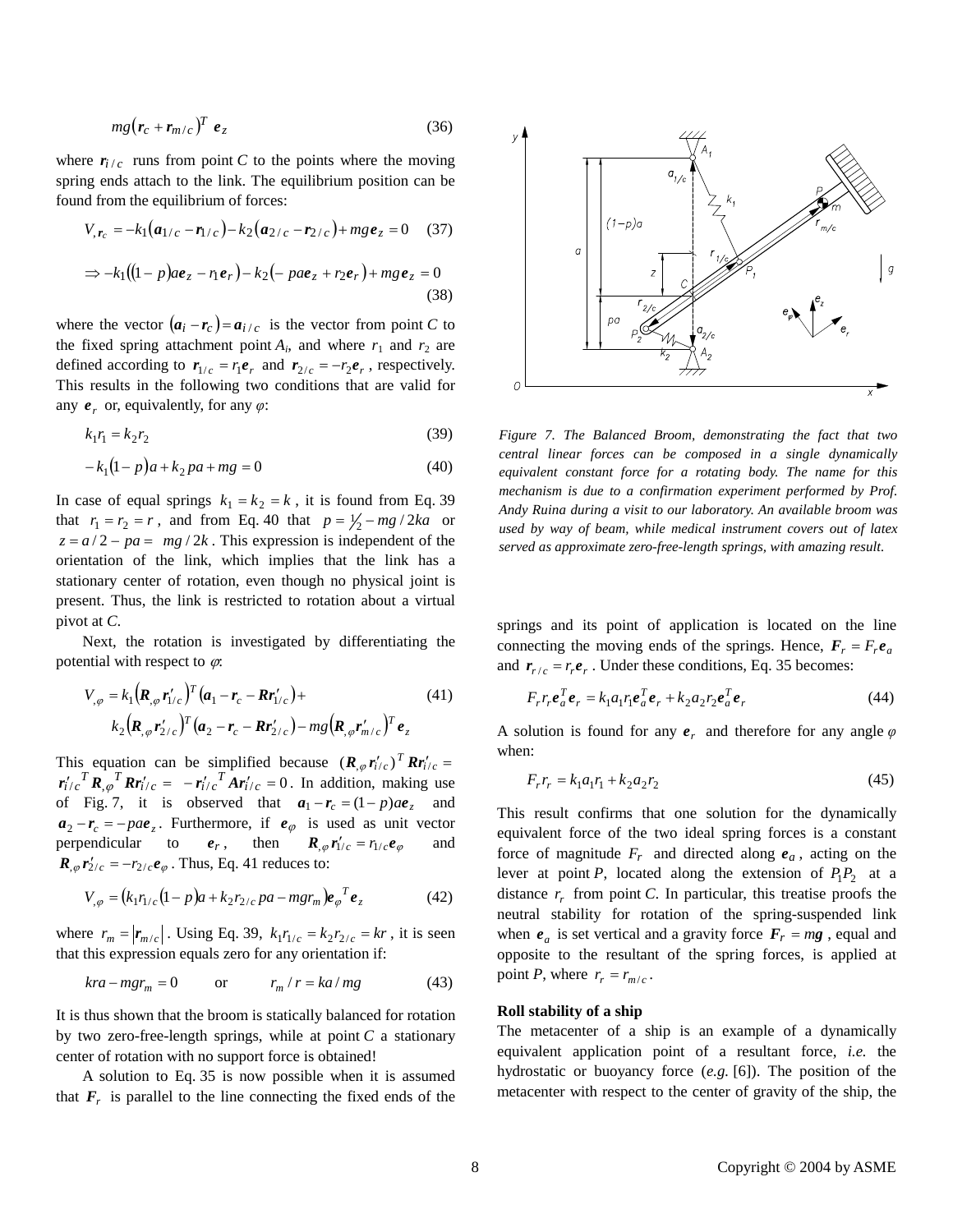metacentric height, determines the stability of the roll motion of a ship. The motion is stable if the metacenter is above the center of gravity, in which case the metacentric height is taken positive.

 If we draw the free body diagram of a ship of rectangular cross section in the equilibrium position (Fig. 8a), that is at zero roll angle, it is clear that the resulting hydrostatic force must act on the center line of the cross section of the ship. Yet, at a glance, it is not obvious were the point of application of this resultant is located in order to be dynamically equivalent with the hydrostatic forces. A first, incorrect guess would be the centre of gravity of the displaced water volume, also known as the centre of buoyancy. Determining the *DEP* for the hydrostatic forces is not so easy since, for a rotated ship, these forces change both in direction as well as in magnitude. Therefore a direct analysis as presented in Eq. 5 is rather cumbersome. A much easier approach is making use of the potential function for this conservative force field and subsequently take derivatives as proposed in Eqs. 33 and 34 to obtain the dynamically equivalent force system.

 Consider the ship in a displaced position (Fig. 8b). The potential function for the hydrostatic forces is minus the potential of the displaced water volume which is equal to the first moment of mass distribution with respect to the water line times the gravitational constant *g*. We can divide the immerged cross sectional area of the ship into two parts, a parallelogram  $A_1$  and a triangle  $A_2$  as given by

$$
A_1 = \frac{b}{\cos \varphi} \bigg( c \cos \varphi + w - \frac{b}{2} \sin \varphi \bigg)
$$
 (46)

$$
A_2 = \frac{b}{\cos \varphi} \left( \frac{b}{2} \sin \varphi \right) \tag{47}
$$

where *b* is the width of the ship, *c* the distance of the center of gravity with respect to the bottom of the ship, and *w* the position of the center of gravity with respect to the waterline. With the distance of the centers of mass with respect to the waterline of the two parts, respectively, as given by

$$
w_1 = \frac{1}{2} \left( c \cos \varphi + w - \frac{b}{2} \sin \varphi \right)
$$
 (48)

$$
w_2 = c \cos \varphi + w + \frac{b}{6} \sin \varphi \tag{49}
$$

the total potential of the hydrostatic forces now becomes

$$
V = \rho g \ell (A_1 w_1 + A_2 w_2) \tag{50}
$$

where  $\ell$  is the length of the ship and  $\rho$  the density of water. The metacentric height of a ship is defined in the equilibrium



*Figure 8. Ship with rectangular cross-section: (a) stability is not easily assessed based on the physical force system, (b) inclined vessel, (c) resulting dynamically equivalent force configuration reveals the state of stability at a glance.* 

position. In this position the roll angle will be zero due to symmetry. The submerged height *h* of the ship follows from the total weight of the ship *G* being equal to the buoyancy, as in

$$
G = \rho g \ell (h + b) \tag{51}
$$

Note that the buoyancy also can be found as the first partial derivative of the hydrostatic potential *V* with respect to vertical displacement *w*. With this height *h*, the displacement of the center of gravity *w* at equilibrium is now

$$
w = h - c \tag{52}
$$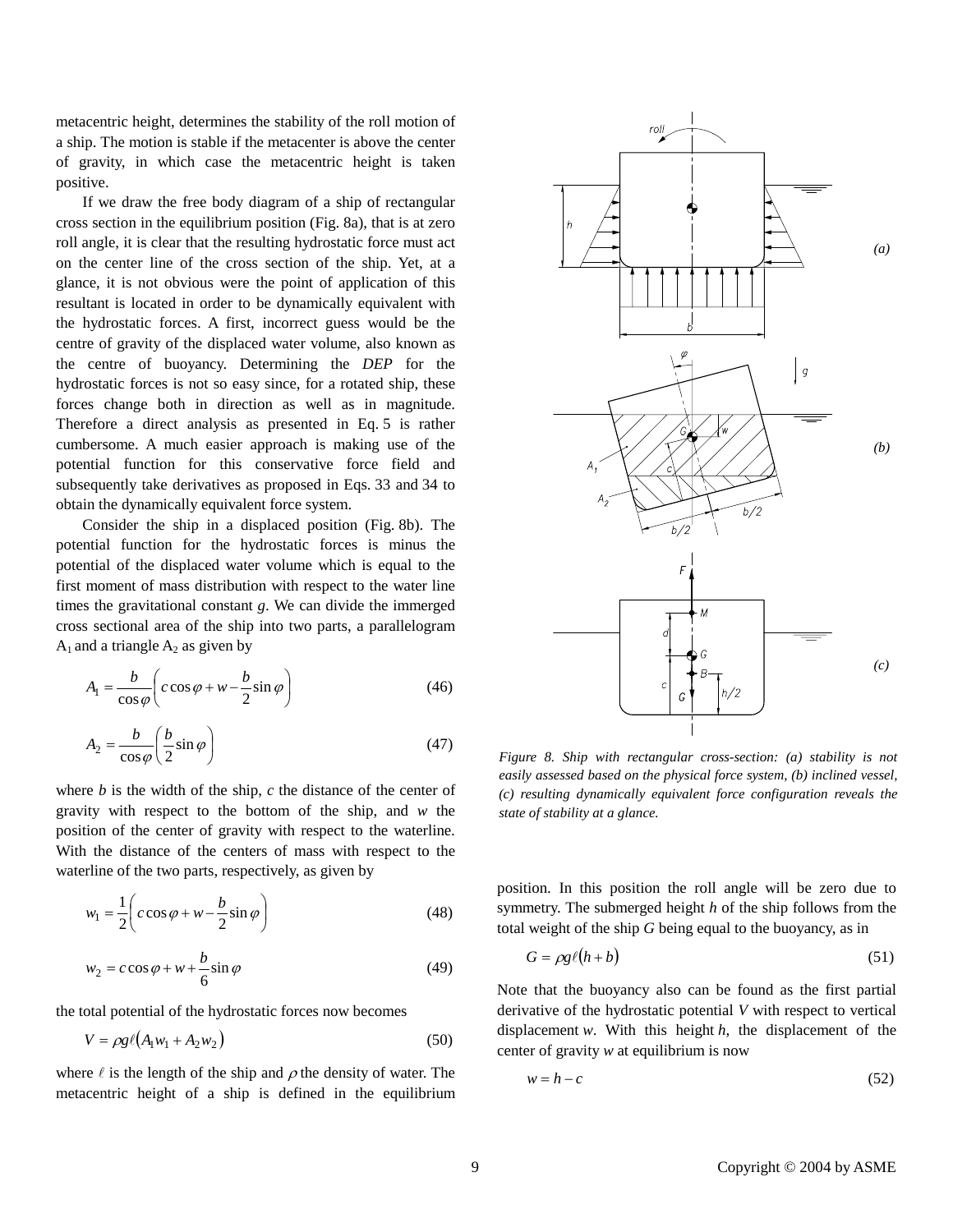The dynamically equivalent force system for the hydrostatic forces follows directly from the second order partial derivative of the hydrostatic potential *V* with respect to the roll angle  $\varphi$ (Eq. 34) resulting in

$$
V_{,\varphi\varphi} = \rho g \ell \left(h + b\right) \left(\frac{1}{12} \left(\frac{b}{h}\right)^2 h + \frac{1}{2} h - c\right) \tag{53}
$$

If we compare this to the result for a constant force, *i.e.* the term *Fd* in Eq. 15, we conclude that we can replace the resulting hydrostatic forces by a constant force

$$
F = \rho g \ell (h + b) \tag{54}
$$

acting at a distance *d* from the centre of gravity, where the distance *d* is in this case

$$
d = \frac{1}{12} \left(\frac{b}{h}\right)^2 h + \frac{1}{2} h - c \tag{55}
$$

This distance *d* is the so-called metacentric height of the ship. If we compare this to the result from literature (*e.g.* [6]) where the metacentric height *GM* is given by

$$
GM = \frac{I_{oo}}{Vol} - BG
$$
\n(56)

where *Ioo* is the area moment of inertia of the *horizontal* waterline area about the longitudinal axis of the ship, *Vol* is the displaced water volume, and *BG* the distance from the centre of buoyancy to the centre of gravity of the ship, we find

$$
GM = \frac{1}{12} \frac{\ell b^3}{bh\ell} - \left(c - \frac{h}{2}\right) \tag{57}
$$

This is in complete accordance with Eq. 49. Note that the *DEP* of the hydrostatic forces is not located at the center of buoyancy but at a distance  $b^2/12h$  right above this point (Fig. 8c).

### *Stability of a shoe box*

A clear example of the difference between the center of bouyancy B and the metacenter M is present in the case of a floating shoe box (Fig. 9a). We know from experience that this is a stable configuration. Yet, in most cases, the center of gravity G will be *above* the center of buoyancy B which gives the impression of an unstable system. Substituting the dimensions as presented in Fig. 9a into Eq. 55 we calculate

$$
GM = \frac{3}{2}h \qquad \text{and} \qquad BM = 3h \tag{58}
$$

Indeed, a very stable configuration! In conclusion, Fig. 9b shows the physical force system, while Fig. 9c shows the dynamically equivalent two-force system.



*Figure 9. Shoe box: (a) given configuration of center of buoyance and center of gravity, (b) physical force system, (c) dynamically equivalent force system.* 

# **CONCLUSION**

Unlike two-force systems, more complex force systems do not allow the assessment of their stability by inspection. This paper presented a general method to determine the stability of complex force systems, based on the notion of dynamic equivalence, where a resultant force is considered dynamically equivalent to a given force system acting on a rigid body if the contributions to the body's stability of the resultant force and the original force system are equal. This demand is stronger than the demand for static equivalence. Static equivalence yields a resultant force vector and its line of action. The location on this line remains undetermined, as it does not affect the nominal state of a rigid body. However, for the assessment of the stability of this nominal state, the application point on the line of action is essential. Demanding dynamic equivalence pinpoints the attachment point of the resultant force on the body in a unique manner. This point was called the dynamically equivalent point of attachment.